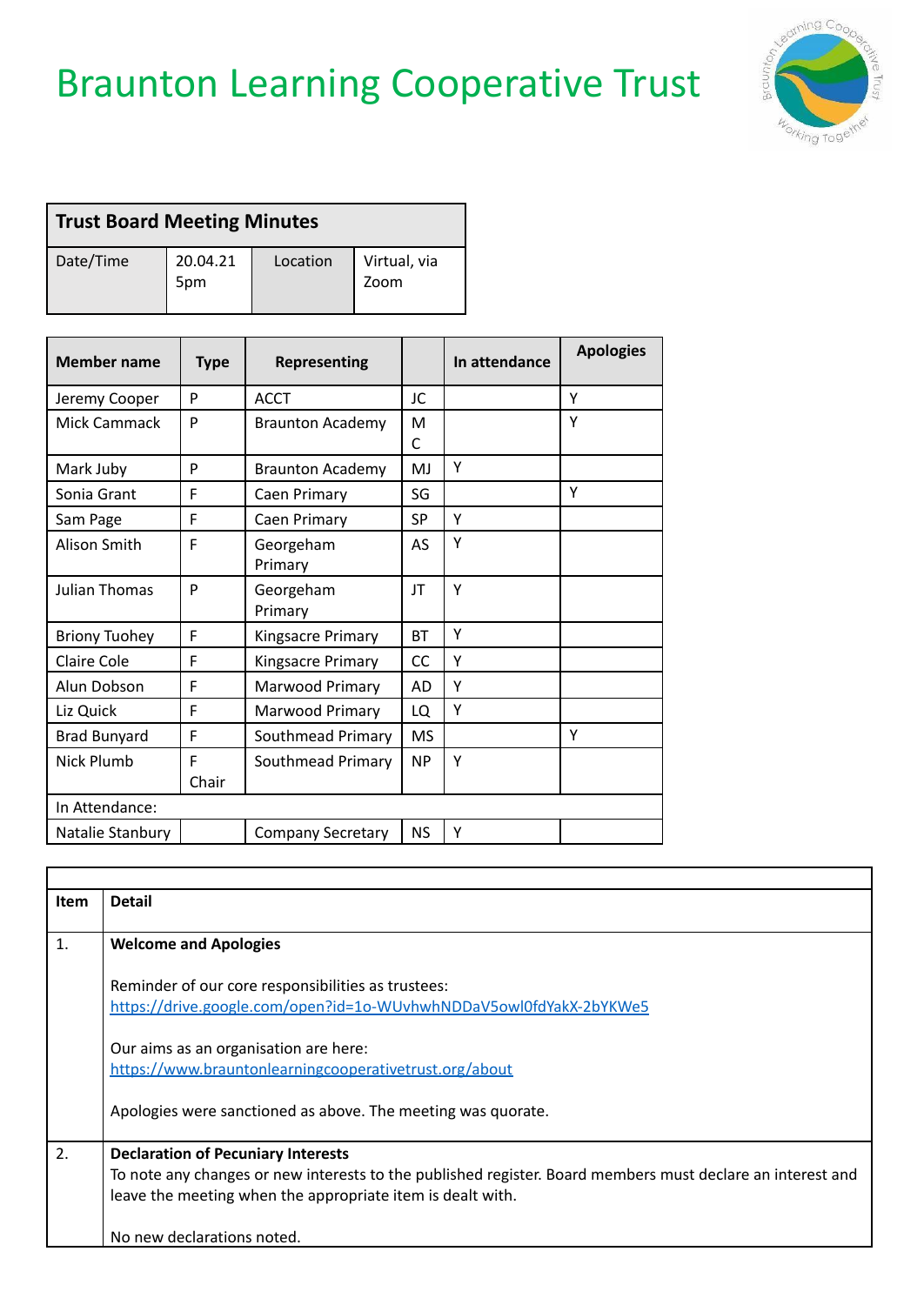| 3. | <b>Appointments</b><br>To formally appoint the following people as Trustees to the board:<br>No new Trustees                                                                                                                                                                                                                                                                                                                                                                                                                                                                                                                                                                                                                                                                                                                                                                                                                                                              |
|----|---------------------------------------------------------------------------------------------------------------------------------------------------------------------------------------------------------------------------------------------------------------------------------------------------------------------------------------------------------------------------------------------------------------------------------------------------------------------------------------------------------------------------------------------------------------------------------------------------------------------------------------------------------------------------------------------------------------------------------------------------------------------------------------------------------------------------------------------------------------------------------------------------------------------------------------------------------------------------|
|    | To formally appoint the following people as Foundation Governors on individual boards:<br>Helen Potter - Kingsacre Primary School                                                                                                                                                                                                                                                                                                                                                                                                                                                                                                                                                                                                                                                                                                                                                                                                                                         |
|    | Trustees agreed the appointment of Helen Potter.                                                                                                                                                                                                                                                                                                                                                                                                                                                                                                                                                                                                                                                                                                                                                                                                                                                                                                                          |
|    | ACTION - NS to send new foundation governor information to Helen Potter.                                                                                                                                                                                                                                                                                                                                                                                                                                                                                                                                                                                                                                                                                                                                                                                                                                                                                                  |
| 4. | Agree the minutes of the Trust meeting held on 20.04.21<br><b>Minutes are here:</b>                                                                                                                                                                                                                                                                                                                                                                                                                                                                                                                                                                                                                                                                                                                                                                                                                                                                                       |
|    | <b>Matters Arising from the previous meeting:</b><br>ACTION - All governors to review their current declared business interests via Google Form to be sent out by<br>Natalie Stanbury.                                                                                                                                                                                                                                                                                                                                                                                                                                                                                                                                                                                                                                                                                                                                                                                    |
|    | ACTION - Natalie Stanbury to send out the relevant paperwork to Brad Bunyard and update Companies<br>House with details of the appointment.                                                                                                                                                                                                                                                                                                                                                                                                                                                                                                                                                                                                                                                                                                                                                                                                                               |
|    | ACTION- Natalie Stanbury to liaise with the relevant governing board clerks to ensure eligibility to serve<br>paperwork is in place.                                                                                                                                                                                                                                                                                                                                                                                                                                                                                                                                                                                                                                                                                                                                                                                                                                      |
|    | ACTION - All trustees to consider self-nominations for the position of vice chair.                                                                                                                                                                                                                                                                                                                                                                                                                                                                                                                                                                                                                                                                                                                                                                                                                                                                                        |
|    | ACTION -Nick Plumb to share an updated summary and plan for 2020/2021                                                                                                                                                                                                                                                                                                                                                                                                                                                                                                                                                                                                                                                                                                                                                                                                                                                                                                     |
|    | ACTION - Natalie Stanbury to ensure Trustee details are published to the Trust website                                                                                                                                                                                                                                                                                                                                                                                                                                                                                                                                                                                                                                                                                                                                                                                                                                                                                    |
|    | ACTION- to ensure corporate membership is discussed and actioned at the next meeting.                                                                                                                                                                                                                                                                                                                                                                                                                                                                                                                                                                                                                                                                                                                                                                                                                                                                                     |
|    | All actions complete.                                                                                                                                                                                                                                                                                                                                                                                                                                                                                                                                                                                                                                                                                                                                                                                                                                                                                                                                                     |
| 6. | To receive an update on the Trust Action Plan progress including discussion of whole Trust values as per<br>item 2c                                                                                                                                                                                                                                                                                                                                                                                                                                                                                                                                                                                                                                                                                                                                                                                                                                                       |
|    | Trustees discussed the very detailed Trust Action Plan and noted collaboration has continued successfully<br>and as restrictions have allowed between schools via heads meetings, subject leader meeting, shared staff<br>CPD and initiatives. Impact of our intended actions can already be evidenced and seen in schools despite the<br>current climate. Many areas are now complete - with notable successes under head to head support, shared<br>staff CPD and agreement of Trust wide initiatives from staff and pupil wellbeing to collaboration on<br>curriculum content and shared development. Clearly, there have been some areas we have not been able to<br>address, such as the art festival and musical performances but there remains a plan in place for areas not yet<br>completed. Impact of our plans is clear from discussions at governing board level - the Trust has developed a<br>strong sense of common purpose for our children and families. |













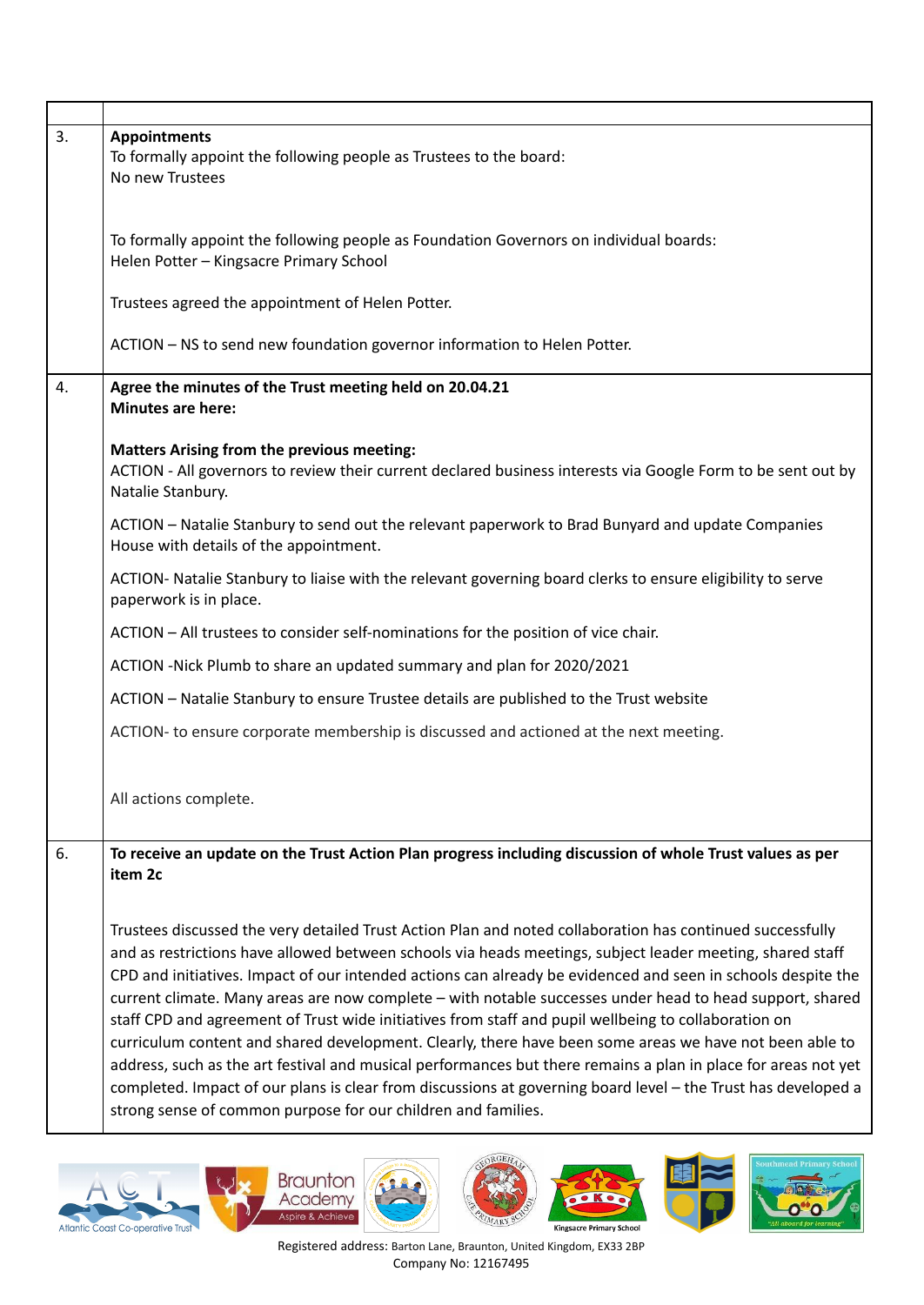|    | Trustees discussed the cooperative values and agreed to take these back to individual boards to discuss<br>synergy with our own school's values.                                                                                                                                             |
|----|----------------------------------------------------------------------------------------------------------------------------------------------------------------------------------------------------------------------------------------------------------------------------------------------|
|    | ACTION - Individual boards to consider the co-operative trust values and how these align. Feedback at the<br>next meeting.                                                                                                                                                                   |
| 7. | Receive an update on future shared trust activities<br><b>Inclusion Expert</b>                                                                                                                                                                                                               |
|    | As per the section in the development plan - all schools have taken part in the inclusion project<br>funded by DCC. There are a number of activities following this and documented in the development<br>plan.                                                                               |
| 8. | <b>Update on Trust Website</b><br>Our website address is: brauntonlearningcooperativetrust.org<br>Governors noted Trustee details and business interests are now published.                                                                                                                  |
| 9. | To discuss possible candidates for corporate membership - some suggestions are below for discussion                                                                                                                                                                                          |
|    | Mole Valley Farmers trades with co-operative principles and has strong values in respect of the farming<br>community. https://www.moleonline.com/about-us                                                                                                                                    |
|    | Tyspane Care Home is owned by Barchester care and has its own charitable foundation funding projects<br>within the community https://www.barchester.com/home/tyspane-care-home<br>https://jobs.barchester.com/about/ https://www.bhcfoundation.org.uk/                                       |
|    | Arlington Court, a National Trust property - provides access to its extensive grounds and house. National<br>aims are here: https://www.nationaltrust.org.uk/our-cause - perhaps a potential associate?                                                                                      |
|    | Brend Hotels are committed to working in the community, supporting local initiatives and have an<br>apprenticeship academy for 16-24 year olds -<br>https://brend-hotels.co.uk/brend-academy/apprenticeship-programmes/                                                                      |
|    | https://brend-hotels.co.uk/about-us/corporate-responsibility/                                                                                                                                                                                                                                |
|    | North Devon Manufacturers Association engages with local schools, colleges and employment services to<br>encourage the development and retention of manufacturing-related skills in the local area<br>https://www.ndma.org.uk/about/                                                         |
|    | Petroc - https://www.petroc.ac.uk/college-information/about-the-college                                                                                                                                                                                                                      |
|    | Tarka Tennis offers a range of tennis activities including coaching and casual play sessions for all levels from<br>beginners to National standards. Schools programme to give all local kids the chance to "Try" tennis at tarka.<br>https://www.leisurecentre.com/tarka-tennis/tennis/page |











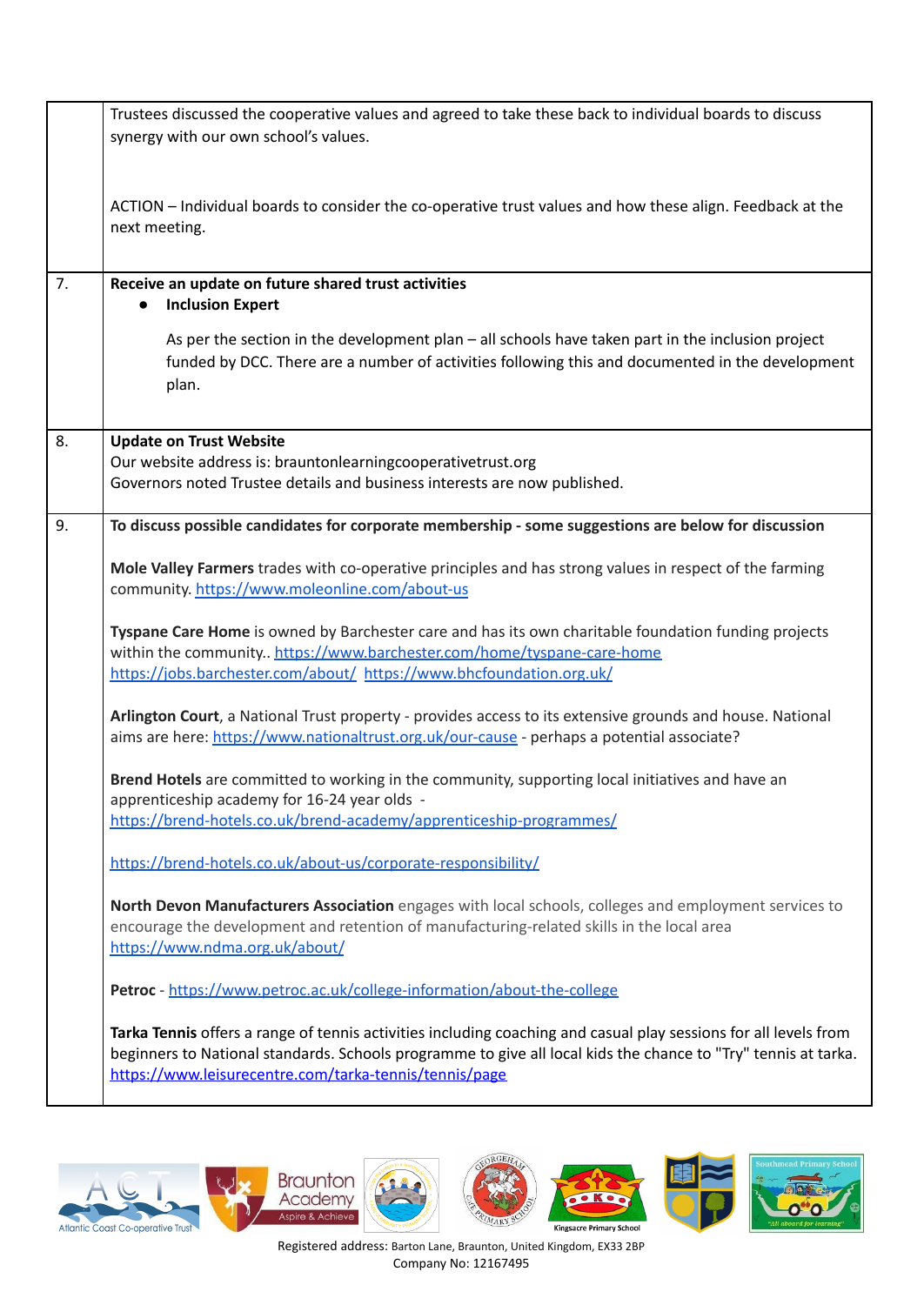|     | Other potential partners: North Devon Theatres (after reopening) St. Johns Garden Centre, Banburys, Love<br><b>Braunton</b>                                                                                                                                         |
|-----|---------------------------------------------------------------------------------------------------------------------------------------------------------------------------------------------------------------------------------------------------------------------|
|     | Draft letter to potential candidates for agreement:<br>https://docs.google.com/document/d/1eRTumwEZGKbaeFhgIMeIDUj PRfaubThlG4xTKAwSiw/edit?usp=sha<br>ring                                                                                                         |
|     | Trustees discussed the draft letter and agreed changes made at the meeting via google doc.                                                                                                                                                                          |
|     | ACTION - Using the template letter provided - selected trustees to write to Tyspane Care Homes (Nick<br>Plumb), Mole Valley Farmers (Sam Page) and Brend Hotels (Mark Juby) and follow up with a phone call.<br>Feedback at the next meeting.                       |
| 10. | <b>Business Arrangements</b>                                                                                                                                                                                                                                        |
|     | Arrangements to fund Trust Activities                                                                                                                                                                                                                               |
|     | No plans to fund Trust activities at the current time.                                                                                                                                                                                                              |
|     | Update on Land and Asset Transfers                                                                                                                                                                                                                                  |
|     | We await an action from DCC on the transfer of land and assets at the time of writing. Natalie<br>Stanbury and Nick Plumb remain in contact with Stone King Solicitors and will update at the next<br>meeting.                                                      |
| 11. | <b>Summary of Positive Impact</b>                                                                                                                                                                                                                                   |
|     | What have we discussed today to improve outcomes for children in our schools?                                                                                                                                                                                       |
|     | Continuing collaboration in all aspects of school life were discussed as well as plans for the future<br>membership of the Trust, to enhance and embed our cooperative values; continuing development of our<br>action plan and the impact of our intended actions. |
| 12. | To agree dates for a summer and autumn term meeting                                                                                                                                                                                                                 |
|     | Tuesday July 6 <sup>th</sup> 2021, 5pm, venue TBC                                                                                                                                                                                                                   |

ACTION – NS to send new foundation governor information to Helen Potter.

ACTION – Individual boards to consider the co-operative trust values and how these align. Feedback at the next meeting.